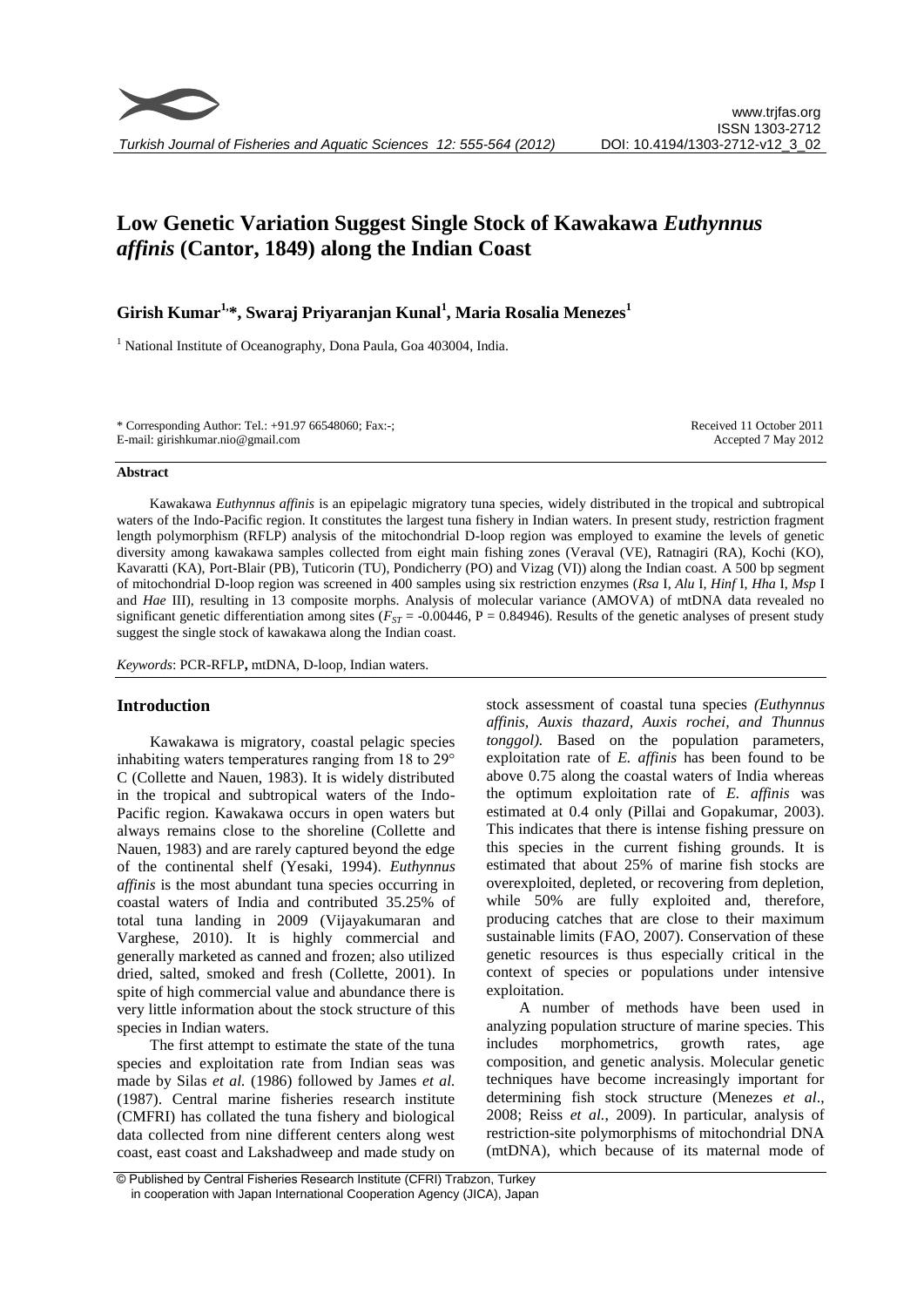inheritance and rapid evolution has become a widely used population genetics tool in fisheries (Ravago-Gotanco *et al*., 2004; Quinta *et al*., 2004; Hoolihan *et al*., 2006; Menezes *et al*., 2006; Turan *et al*., 2009). Selection of the mtDNA D-loop for analysis was based on its documented hypervariability in many fish species (Ovenden, 1990; Cronin *et al*., 1993; Alvarado Bremer, 1994; Menezes *et al*., 2006) and the availability of specific primers for amplification of this region.

In this study, we use PCR-RFLP of mtDNA Dloop region to investigate the genetic variation among samples of *E. affinis* along Indian coast while testing the null hypothesis of panmixia.

## **Materials and Methods**

#### **DNA Isolation**

In order to determine the genetic structure of kawakawa*,* fin clip samples were collected from the eight main fishing zones all along the Indian coast (Table 1; Figure 1) and were preserved in absolute alcohol until DNA isolation. High molecular weight (HMW) genomic DNA was isolated from the fin clip using the standard TNES-Urea-Phenol-Chloroform protocol (Asahida *et al*., 1996). The DNA pellet was suspended in 50  $\mu$ l of Tris-EDTA buffer (pH 8.0). Quality and quantity of DNA present in each sample was determined using UV-VIS spectrophotometer (UV-1800, Shimadzu, Japan). Each sample was estimated to have 20-30 ng of DNA per micro litre of solution. The DNA samples were stored at 4°C prior to PCR analysis.

#### **DNA Amplification**

We amplified a fragment of 500 bp (Figure 2a) containing the first half of the control region (D-loop) using the primer set designed by Menezes *et al.* (2006) from GenBank sequences of *Auxis thazard* (accession number NC005318). The primer sequences

**Table 1.** Estimates of genetic diversity within populations for RFLP data: number of samples (*n*); number of composite morphs (*nh*); composite morph diversity (*h*); and nucleotide diversity (*π*)

| <b>Samples</b>   | Date of collection | Location        | (n) | (nh)           | (h)    | $(\pi)$ |
|------------------|--------------------|-----------------|-----|----------------|--------|---------|
| Veraval (VE)     | October, 2007      | 20.54°N 70.22°E | 50  | 5              | 0.1910 | 0.5388  |
| Ratnagiri (RA)   | January, 2008      | 16.59°N 73.18°E | 50  | $\overline{4}$ | 0.1902 | 0.3935  |
| Kochi (KO)       | February, 2008     | 9.58°N 76.16°E  | 50  | 4              | 0.1176 | 0.2384  |
| Kavaratti (KA)   | November, 2008     | 10.34°N 72.37°E | 50  | 4              | 0.1543 | 0.3935  |
| Port-Blair (PB)  | July, 2008         | 11.40°N 92.46°E | 50  | 2              | 0.0400 | 0.0800  |
| Tuticorin (TU)   | September, 2009    | 8.49°N 78.08°E  | 50  | 6              | 0.2269 | 0.6237  |
| Pondicherry (PO) | July, 2008         | 11.56°N 79.50°E | 50  | 3              | 0.1167 | 0.2367  |
| Vizag (VI)       | February, 2009     | 17.42°N 83.15°E | 50  |                | 0.2620 | 0.6971  |
| Total            |                    |                 | 400 | 13             | 0.1617 | 0.3986  |



**Figure 1.** Map showing the sampling sites of kawakawa along Indian coast. VE, Veraval; RA, Ratnagiri; KO, Kochi; KA, Kavaratti; PB, Port-Blair; TU, Tuticorin; PO, Pondicherry; VI, Vizag.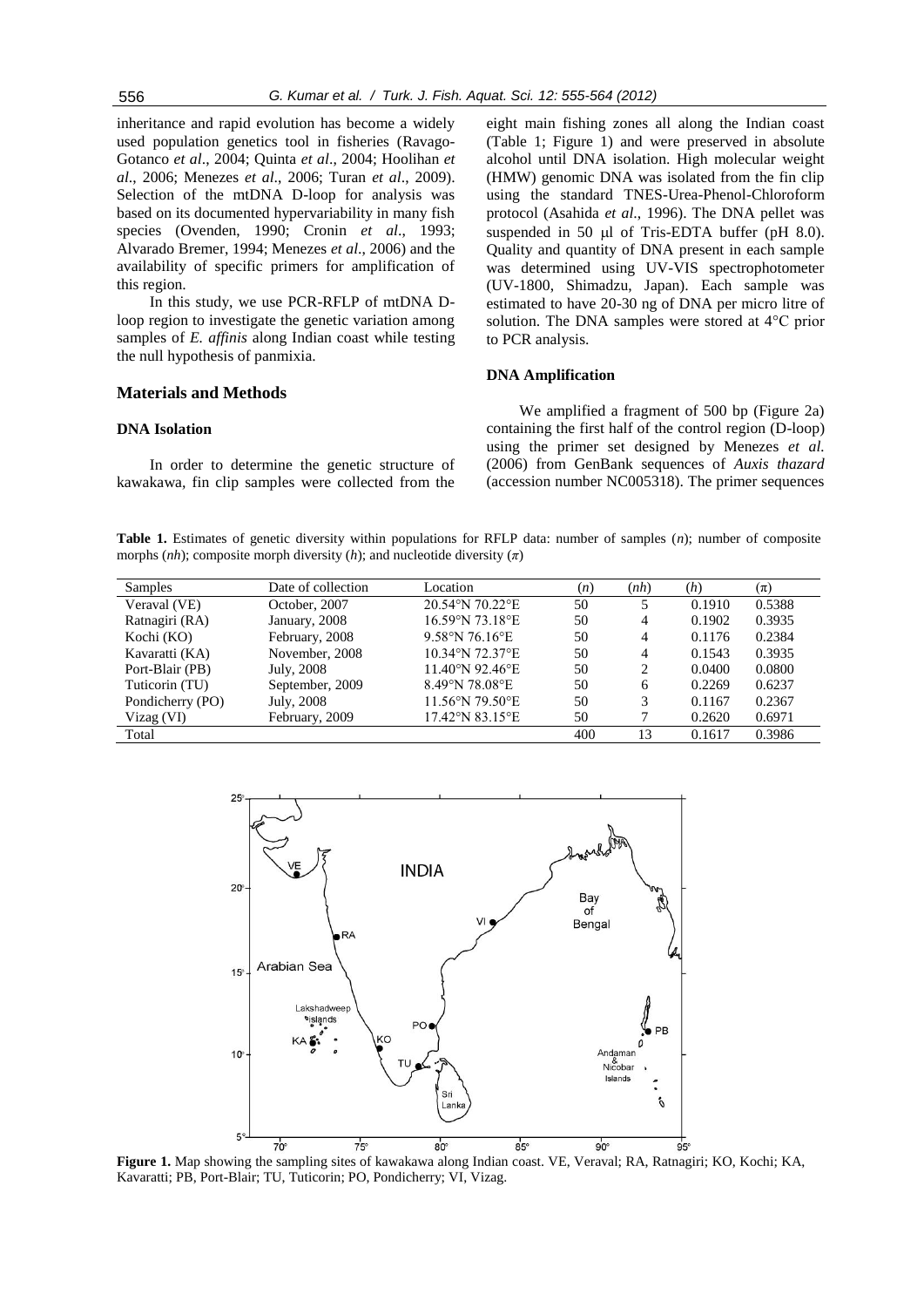

**Figure 2a.** 500bp PCR amplified product of kawakawa. Where M is the 100bp DNA marker and 1-12 is the amplified DNA product.

were as follows: <sup>5'</sup>CCGGACGTCGGAGGTTAAAAT<sup>3'</sup> (forward) and <sup>5'</sup>AGGAACCAAATGCCAGGAATA<sup>3'</sup> (reverse). DNA samples were amplified in Eppendorf Thermocycler (ep gradient S). Amplification was carried out in 50 μl reaction mixture containing 2 μl of template DNA; 5 μl of 10X buffer (100 mM Tris-HCl, pH 8.3, 15 mM  $MgCl_2$ , 500 mM KCl); 1.0 µl of each primer (100 pmol); 5 μl of a 2.5 mM solution of each deoxyribonucleoside triphosphate (dNTP); 2.5 units of Taq DNA polymerase and milliQ water. Polymerase chain reaction (PCR) parameters consisted of 35 cycles of denaturation at 94°C for 1 minute, annealing at 55°C for 1 minute and extension at 72°C for 1 minute. Final extension was done at 72°C for 5 minutes.

#### **RFLP**

PCR products were digested with six restriction enzymes (*Rsa* I, *Alu* I, *Hinf* I, *Hha* I, *Msp* I and *Hae* III). Restriction digestion was carried out in a 10 μl volume containing 2 μl of PCR product, 2 units of restriction enzyme, 1 μl of the appropriate buffer, and 7 μl of ultrapure water, at 37°C for overnight. Restriction fragments were resolved on a 2.5% agarose gel buffered with 1X Tris-Borate-EDTA (TBE), and stained with ethidium bromide. Bands on the gels were visualized by UV transilluminator and photographed for further analysis.

# **Data Analyses**

Data analysis was initiated by preparing a matrix data, which includes presence or absence of different restriction fragment pattern with respect to each endonuclease. The presence of a given fragment was indicated by "1" while absence was indicated by "0". For each enzyme, variable restriction patterns were alphabetically designated as they were encountered and composite morphs were assigned to each individual. Since *Msp* I and *Hae* III did not show polymorphism, restriction pattern of these two enzymes were not used for constructing composite morphs. The restriction site matrix was used to calculate nucleotide diversity  $(\pi)$  and composite morph diversity (*h*) using program ARLEQUIN

version 3.11 (Excoffier *et al*., 2005). The extent of genetic differentiation between samples was estimated using the fixation index *FST* (Wright, 1951). Estimates of expected number of migrant females between populations per generation (*Nfm*) were calculated using the formula 2  $N_{\ell}m = ((1/\tilde{F}_{ST})-1)$  (Takahata and Palumbi, 1985). The significance of  $F_{ST}$  was tested by 1,000 permutations for each pairwise comparison. Hierarchical analysis of molecular variance was performed to partition variance components attributable to (1) variation among groups; (2) variation among populations within groups; and (3) variation within populations, to evaluate hypothesized patterns of spatial genetic structure. The null hypothesis of population panmixia was also tested using an exact test of composite morph homogeneity among samples. The exact test of population differentiation of composite morphs tests the hypothesis that the observed distribution of frequencies is less likely than the distribution expected under panmixia. Statistical significance was estimated via 1,000 Markov Chain Monte Carlo simulations as proposed by Raymond and Rousset (1995). The population parameters *θ* and *τ* were also estimated for the kawakawa samples. Tau (*τ*) is a relative measure of time since population expansion, but can be transformed to estimate the actual time (*T*) since a population expansion using formula  $T = \tau/2\mu$ where  $\mu$  is the mutation rate per site per generation. In the present study, the mutation rate of  $3.6 \times 10^{-8}$ mutations per site and year was applied for the control region sequence of kawakawa as this rate has been reported for the mtDNA control region in teleosts (Donaldson and Wilson, 1999). Historical demographic/spatial expansions were investigated using Tajima's *D* test (Tajima, 1989) and Fu's  $F_s$  test (Fu, 1997) with 1,000 permutations. ARLEQUIN was also used to estimate both Harpending's raggedness index (*Hri*; Harpending, 1994) and mismatch distributions (*SDD*), to test the goodness-of-fit of observed mismatch distributions to the theoretical distribution under a sudden expansion model (Rogers and Harpending, 1992). To examine genealogical relationships among composite morphs, a minimum spanning network was constructed using HapStar

Version 0.5 (Teacher and Griffiths, 2011).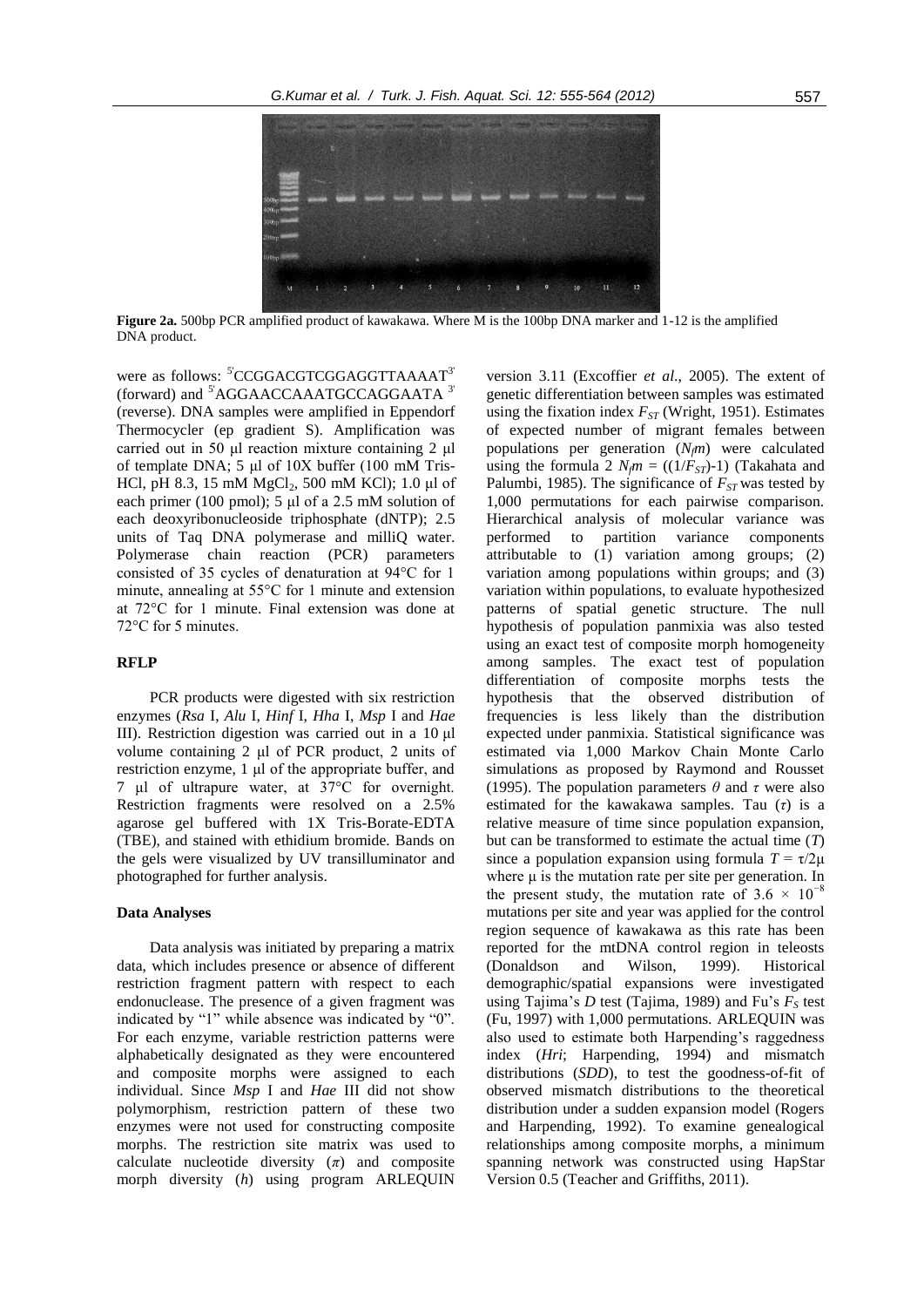## **Results**

# **Genetic Diversity**

RFLP analysis of 400 samples of kawakawa exhibited 16 restriction sites from six enzymes, resulting in 13 composite morphs (Table 1). The polymorphic band patterns of restriction enzymes (Rsa I, Alu I, Hinf I, Hha I) are presented in Figure 2b-2l. The composite morph AAAA was most commonly observed in all the samples followed by CAAA. Composite morphs (h3 and h5) were unique to VE while h8, h9, and h13 were present only in KO, KA, and VI respectively (Table 1). Composite morph diversity  $(h)$  and nucleotide diversity  $(\pi)$  were low, ranged from 0.0400 to 0.2620 and 0.0800 to 0.6971 respectively (Table 2). All the pairwise comparisons were insignificant and most of the pairwise  $F_{ST}$  values were negative (Table 3).

# **Population Genetic Structure**

Analysis of molecular variance (AMOVA) performed on mtDNA RFLP data set revealed no significant genetic heterogeneity among the eight sampling sites  $(F_{ST} = -0.45\%, P = 0.84946)$  (Table 4).



**Figure 2 (b, c, d, e).** The restriction digestion of mtDNA (D-loop) of kawakawa with enzyme *Rsa* I. Where M is the 100 bp DNA marker and A, B, C, D, and E are different restriction patterns.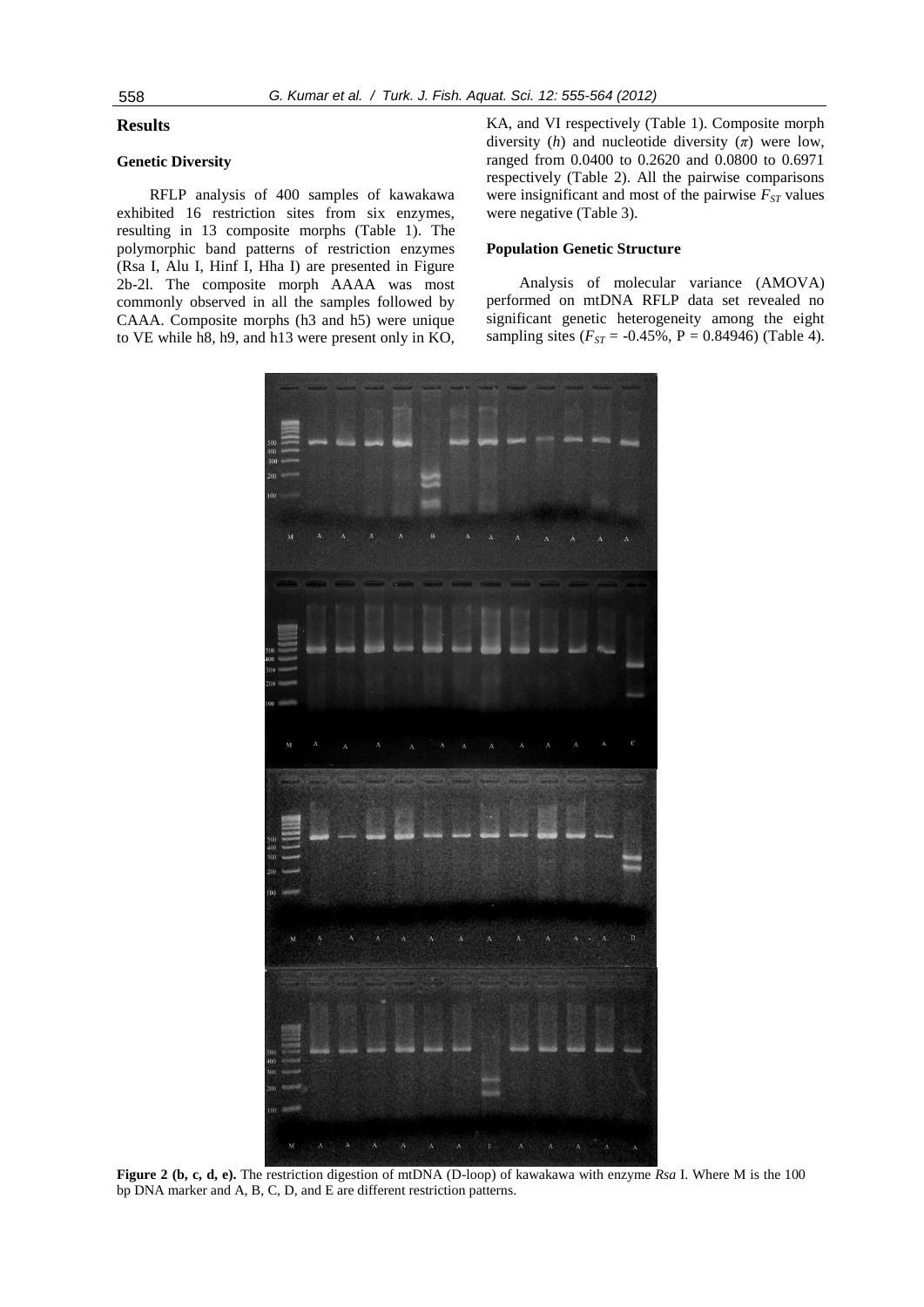

**Figure 2 f, g, h.** The restriction digestion of mtDNA (D-loop) of kawakawa with enzyme *Alu* I. Where M is the 100bp DNA marker and A, B, C, D, and E are different restriction patterns.

The estimated value of female migrants per generation (using  $F_{ST}$  = -0.00446; Table 4) was 112 among the eight samples. Hierarchical AMOVA was performed to test the significance of the partitioning of genetic variance resulting from different groupings of the populations into geographical groups. Results revealed that variation attributed to among groups composite morph frequency differences was very low  $(\langle 1\%),$  with almost all of the variation  $(100.33\%)$ found in samples within populations (Table 4). The exact test of population differentiation (nondifferentiation exact P values) showed no significant differences among eight samples  $(P = 0.94910)$ . A minimum spanning network (Figure 3) indicates that composite morphs are closely related and there is no clear pattern of composite morph and geographic location among samples (Menezes *et al.* 2008).

#### **Historic Demography**

The ARLEQUIN analyses of mtDNA showed large differences in  $\theta$ <sup>0</sup> (population before expansion) and  $\theta$ <sup>*I*</sup> (population after expansion) within all collections, suggesting rapid population expansion

(Table 5). In addition, all Harpending's raggedness indices and mismatch distributions were nonsignificant. Tajima's *D* (-2.011) and Fu's *Fs* (-12.676) values were negative and highly significant (P=0.000). The overall tau  $(τ)$  value was estimated to be 3.000 (95% confidence interval), which reflects the time of founding of kawakawa in Indian waters of 83,333 years ago.

# **Discussion**

The analyses of mtDNA RFLP data exhibited very little divergence among the eight samples analyzed, suggesting the existence of single panmictic population of kawakawa in Indian waters. Thus, null hypothesis of single stock structure for all samples cannot be rejected. This outcome is supported by nonsignificant value of pairwise  $F_{ST}$  (Table 3) as well as AMOVA analyses, which did not show any geographically meaningful group along Indian coast (Table 4). The null hypothesis is also corroborated by exact test of population differentiation which gave non-significant P value ( $P = 0.94910$ ), indicating that the composite morphs were distributed randomly with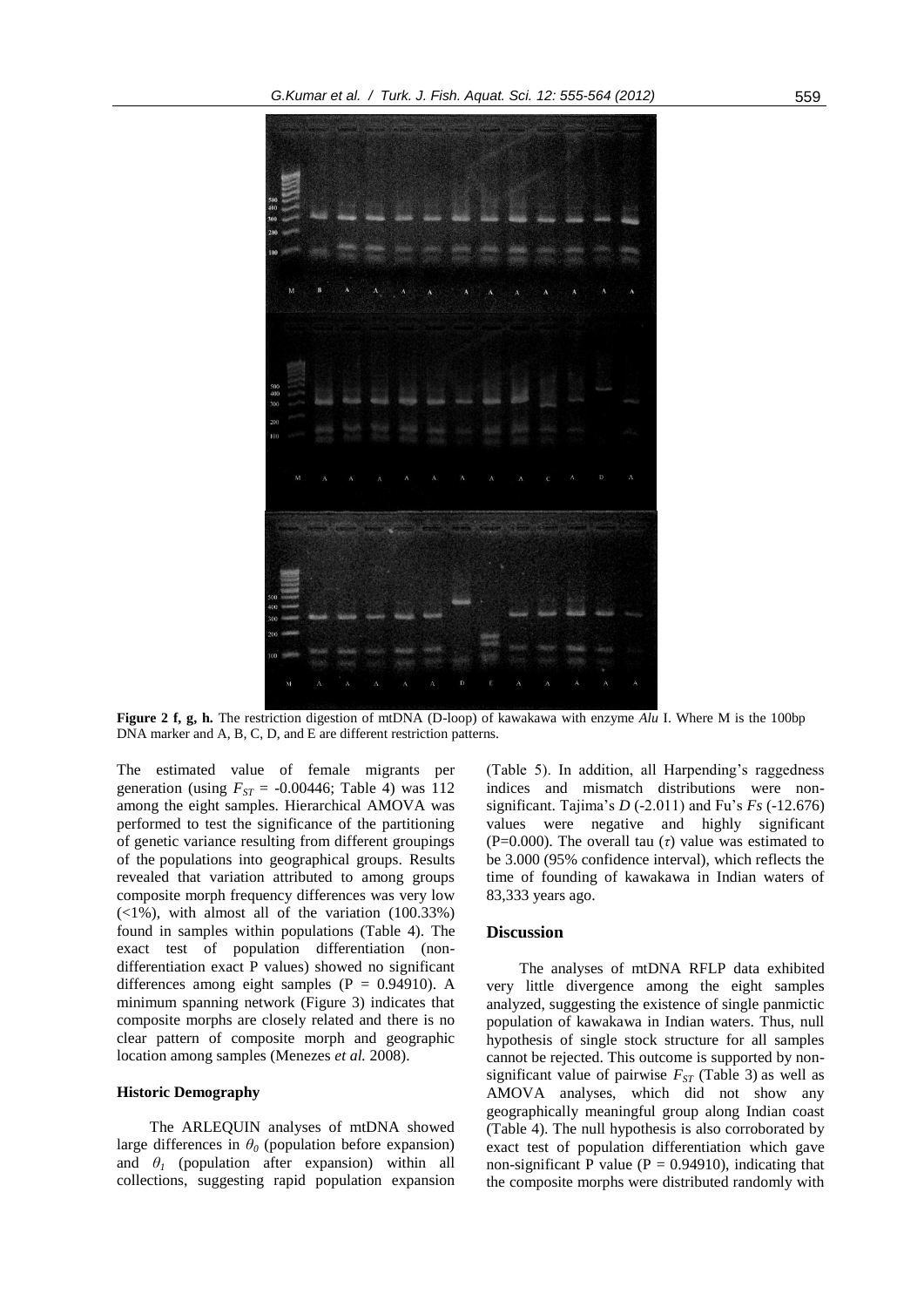

**Figure 2 (i, j, k).** The restriction digestion of mtDNA (D-loop) of kawakawa with enzyme *Hinf* I. Where M is the 100 bp DNA marker and A, B, C and D are different restriction patterns.



**Figure 2 (l).** The restriction digestion of mtDNA (D-loop) of kawakawa with enzyme *Hha* I. Where M is the 100 bp DNA marker and A, B are different restriction patterns.

respect to locality.

Marine species are generally characterized by large population sizes, high dispersion capacity during pelagic larvae stages, and wide biogeographical distribution. The apparent lack of barriers to dispersal in the marine environment effectively reduces heterogeneity among populations, often making it difficult to differentiate discrete populations (Palumbi, 1992; Menezes *et al*., 2008). Tested samples for D-loop by PCR-RFLP analyses of kawakawa conform to this pattern. The results of AMOVA and pairwise comparison of  $F_{ST}$  statistics were not significant, indicating that no significant population genetic structure exist along the Indian coast. Results of present study are supported by mtDNA sequence analyses of five populations of kawakawa in waters of Taiwan which showed no genetic heterogeneity among samples and population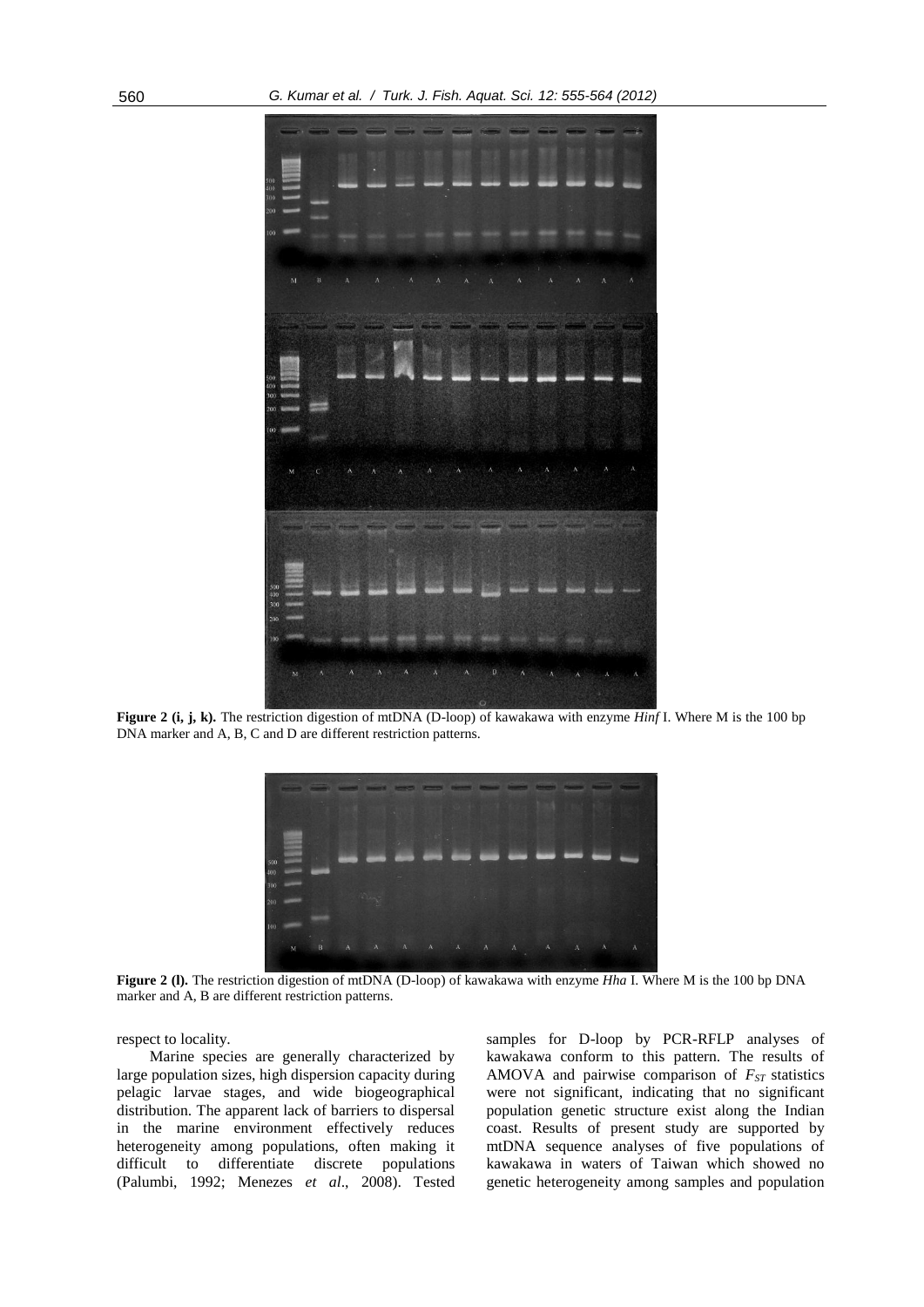| Number         | Composite Morphs | VE   | RA                       | KО                       | KА                       | PB                       | TU                       | PO.  | VI   |
|----------------|------------------|------|--------------------------|--------------------------|--------------------------|--------------------------|--------------------------|------|------|
| h1             | <b>AAAA</b>      | 0.9  | 0.9                      | 0.94                     | 0.92                     | 0.98                     | 0.88                     | 0.94 | 0.86 |
| h2             | <b>CAAA</b>      | 0.04 | 0.04                     | 0.02                     | 0.04                     | 0.02                     | 0.02                     | 0.04 | 0.04 |
| h <sub>3</sub> | <b>CCAA</b>      | 0.02 | $\overline{\phantom{a}}$ | -                        | -                        | $\overline{\phantom{0}}$ |                          | -    |      |
| h <sub>4</sub> | <b>DAAA</b>      | 0.02 |                          | 0.02                     |                          |                          | 0.02                     | -    | 0.02 |
| h <sub>5</sub> | <b>BABA</b>      | 0.02 |                          | $\overline{\phantom{0}}$ |                          |                          |                          | -    |      |
| h6             | <b>ACAA</b>      | Ξ.   | 0.04                     | $\overline{\phantom{0}}$ |                          |                          | 0.02                     | 0.02 | 0.02 |
| h7             | AAAB             |      | 0.02                     |                          |                          |                          | $\overline{\phantom{0}}$ | -    |      |
| h <sup>8</sup> | ABAA             |      | $\overline{\phantom{0}}$ | 0.02                     |                          |                          |                          |      |      |
| h9             | AABA             |      |                          | $\overline{\phantom{0}}$ | 0.02                     |                          |                          |      |      |
| h10            | <b>BBAA</b>      |      |                          | $\overline{\phantom{0}}$ | 0.02                     |                          |                          | -    | 0.02 |
| h11            | <b>ADAA</b>      |      |                          | $\overline{\phantom{0}}$ | $\overline{\phantom{0}}$ |                          | 0.04                     | -    | 0.02 |
| h12            | <b>EEDA</b>      |      |                          | $\overline{\phantom{0}}$ |                          |                          | 0.02                     | ۰    |      |
| h13            | <b>ABCA</b>      |      |                          |                          |                          |                          |                          | -    | 0.02 |
|                |                  |      |                          |                          |                          |                          |                          |      |      |

**Table 2.** Distribution of 13 composite morphs from RFLP data. Letters reflects individual composite morph for restriction enzymes *Rsa*I, *Alu*I, *Hinf*I, and *Hha*I (left to right)

**Table 3.** Demographic parameters of kawakawa based on mitochondrial D-loop region RFLP data: *τ*, *θ0, θ<sup>1</sup>* , Tajima's *D* test and Fu's *Fs* values, Harpending's Raggedness index (*Hri*), and sum of squared differences (*SDD*)

| Population     |       | $\theta_0$ | $\theta$ | Tajima's D  | Fu's $Fs$    | Hri    | <b>SSD</b> |
|----------------|-------|------------|----------|-------------|--------------|--------|------------|
| VE             | 3.000 | 0.00000    | 99999    | $-1.906**$  | $-1.794$     | 0.6919 | 0.0321     |
| RA             | 3.000 | 0.00000    | 99999    | $-1.798*$   | $-1.385$     | 0.7233 | $0.0449*$  |
| KО             | 3.000 | 0.00000    | 99999    | $-1.906**$  | $-2.567**$   | 0.8056 | 0.0189     |
| KА             | 3.000 | 0.00000    | 99999    | $-1.979**$  | $-1.385$     | 0.7439 | 0.0234     |
| PВ             | 3.000 | 0.00000    | 99999    | $-1.464*$   | $-0.858$     | 0.9248 | $0.0023*$  |
| TU             | 3.500 | 0.00176    | 99999    | $-2.060**$  | $-2.516$     | 0.6671 | 0.0497     |
| P <sub>O</sub> | 3.000 | 0.00000    | 99999    | $-1.667*$   | $-1.064$     | 0.8066 | $0.0186*$  |
| VI             | 3.500 | 0.00176    | 99999    | $-1.967**$  | $-3.312*$    | 0.6212 | $0.0571*$  |
| Total          | 3.000 | 0.00000    | 99999    | $-2.011***$ | $-12.676***$ | 0.7378 | 0.0271     |

\*, \*\*, \*\*\* Significant at P<0.05, P<0.01, and P<0.001 respectively.

| Sample         | VЕ         | RA         | KО         | KА         | PВ         | TU         | PO.        | VI      |
|----------------|------------|------------|------------|------------|------------|------------|------------|---------|
| VE             |            | 0.62695    | 0.50098    | 0.95703    | 0.21387    | 0.58203    | 0.75000    | 0.81250 |
| RA             | $-0.00457$ |            | 0.81836    | 0.81641    | 0.63281    | 0.72559    | 0.99902    | 0.64844 |
| KO             | $-0.00147$ | $-0.00739$ |            | 0.99902    | 0.99902    | 0.61523    | 0.99902    | 0.55957 |
| KА             | $-0.01331$ | $-0.00786$ | $-0.01256$ |            | 0.59668    | 0.57812    | 0.99902    | 0.79102 |
| <b>PB</b>      | 0.01343    | 0.00028    | $-0.01005$ | $-0.00311$ |            | 0.16309    | 0.99902    | 0.10449 |
| TU             | $-0.00211$ | $-0.00588$ | $-0.00144$ | $-0.00270$ | 0.01391    |            | 0.58398    | 0.99121 |
| P <sub>O</sub> | $-0.00559$ | $-0.01515$ | $-0.01344$ | $-0.01254$ | $-0.01000$ | $-0.00141$ |            | 0.49316 |
| VI             | $-0.00842$ | $-0.00536$ | $-0.00291$ | $-0.00833$ | 0.01677    | $-0.01290$ | $-0.00116$ |         |
|                |            |            |            |            |            |            |            |         |

**Table 4.** Pairwise  $F_{ST}$  (below) and P (above) values among populations of kawakawa

pairwise  $F_{ST}$  among the five populations were  $\langle 0.02 \rangle$ (Chiou and Lee, 2004). A pilot study carried out by Santos *et al.* (2010), to investigate the genetic stock structure of kawakawa in Southeast Asia, suggested that kawakawa in the Philippines and in Southeast Asia is near "panmixia" or mixing. Results of present study are also supported by previous studies of many highly vagile *Scomberomorus* spp. For example, Hoolihan *et al.* (2006) reported a single genetic stock of *S. commerson* in ROPME sea area based on PCR-RFLP and sequence analyses of mtDNA D-loop region. Mitochondrial and nuclear DNA analyses of *S. maculate* have shown homogenous distribution throughout the western Atlantic and Gulf of Mexico (Buonaccorsi *et al*., 1999). Based on sequence analyses of mtDNA Shui *et al.* (2009) reported a single population genetic structure of *S. niphonius* in East China Sea and Yellow sea.

It has been reported that marine fishes have greater intraspecific gene flow and reduced population structure compared to freshwater fishes, likely due to fewer barriers to dispersal in the marine environment (Ward *et al*., 1994). In particular, genetic differentiation is low between tuna populations within and between oceans (Alvarado Bremer *et al*., 1998; Gerwe and Hampton, 1998; Chow *et al*., 2000; Appleyard *et al*., 2002; Durand *et al*., 2005) because of the occurrence of continuous, circumtropical pelagic environment and a wide range of suitable spawning grounds. Kawakawa is widely distributed in the tropical and subtropical waters of the Indo-Pacific region and was observed to spawn in waters of Hong Kong, India, Thailand, and Philippines (Yesaki, 1994). The continuous continental shelf connecting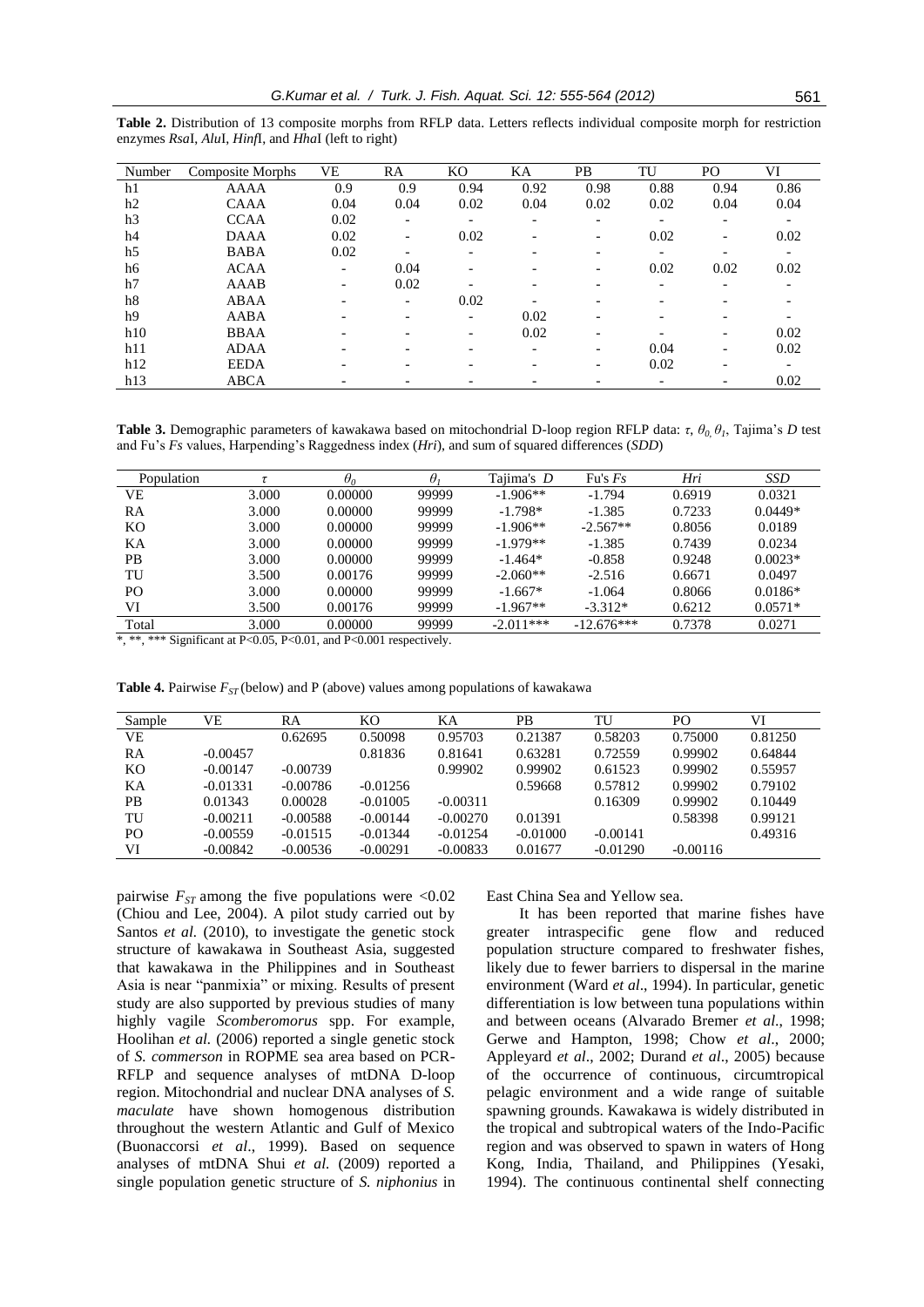

**Figure 3.** Minimum spanning network showing relationships among 13 mitochondrial DNA D- loop region composite morphs. Each circle represents a unique composite morph in the sample, and size of each circle represents relative frequency of each composite morph.

**Table 5.** Results of analysis of molecular variance (AMOVA) testing genetic structure of kawakawa based of mitochondrial D-loop region

| Source of variation                  | Variance   | Percentage of variation | <i>F</i> statistic  | P-values      |
|--------------------------------------|------------|-------------------------|---------------------|---------------|
| One group- (VE, RA, KO, PB, TU, PO,  |            |                         |                     |               |
| VI)                                  |            |                         |                     |               |
| Among populations                    | $-0.00089$ | $-0.45$                 | $F_{ST} = -0.00446$ | $P = 0.84946$ |
| Within populations                   | 0.20010    | 100.45                  |                     |               |
| Five groups- (VE, KA); (RA, KO, PB); |            |                         |                     |               |
| $(TU)$ ; (PO) and (VI)               |            |                         |                     |               |
| Among groups                         | 0.00166    | 0.83                    | $F_{CT} = 0.00834$  | $P = 0.05083$ |
| Among populations within groups      | $-0.00231$ | $-1.16$                 | $F_{SC} = -0.01170$ | $P = 0.95015$ |
| Within populations                   | 0.20010    | 100.33                  | $F_{ST}$ = -0.00326 | $P = 0.84555$ |
|                                      |            |                         |                     |               |

the countries in Southeast Asia could also facilitate migration of the kawakawa since it is essentially confined to the continental shelf and rarely captured beyond the edge of the continental shelf (Yesaki, 1994; Santos *et al*., 2010). Low *FST* value and high rates of gene flow  $(N<sub>f</sub>m = 112)$  observed in present study supports the low genetic differentiation and presence of single genetic stock among eight kawakawa samples.

Lack of population subdivision observed in the kawakawa samples could also be related to seasonal variation in water circulation associated with the monsoon currents in Indian Ocean. During northeast monsoon, the flow of the upper ocean is directed westward from near the Indonesian Archipelago to the Arabian Sea. During southwest monsoon, the direction reverses, with eastward flow extending from Somalia into the Bay of Bengal (Schott *et al*., 2001). The seasonally reversing monsoon currents causing the mixing of the kawakawa populations from different spawning grounds in Indian waters.

The low levels of composite morph and nucleotide diversity were observed for kawakawa samples along the Indian coast (Table 2). The low genetic diversity at both composite morphs and nucleotide levels may be attributed to recent population bottleneck or founder event by single or few mtDNA lineages (Grant and Bowen, 1998). The above statement is corroborated by large differences observed in  $\theta_0$  and  $\theta_1$  within all collections (Table 5), which is expected during rapid population expansion. Past population expansion is also supported by the Tajima's *D* and Fu's *F* statistics (Table 5) which were both negative and significant as well as nonsignificant deviations for the sum of squared deviations (*SSD*) and Harpending's raggedness index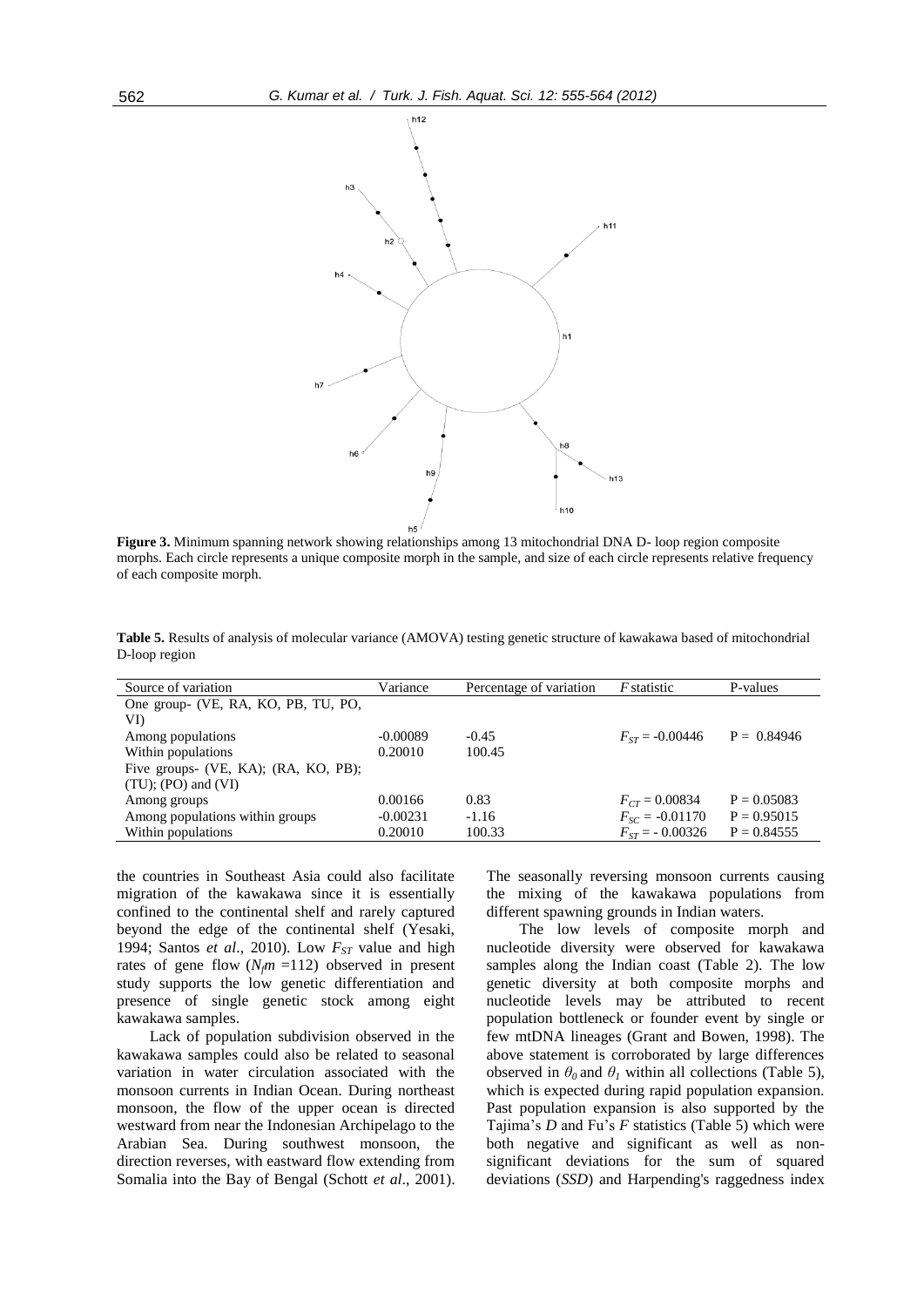(*Hri*) (Table 5). Furthermore, tau (*τ*) values for mtDNA data set were all same ( $\tau$  = 3.000), indicating that all the samples originated from a single colonization event about 83,333 years before present (95% confidence interval) in Indian waters. Thus, recent founding and insufficient time to attain the migration-drift equilibrium among populations of kawakawa could be the possible reason for lack of genetic structure observed in present study.

The importance of knowing stock structure in a managed fishery is the implicit assumption that the fish being managed belong to a single stock (Gulland, 1965; Ricker, 1975). This assumption is essential to management decisions because reproductive potential, pattern of recruitment, mortality and adaptation to exploitation differ significantly for non-mixing populations of a single species. Results of the genetic analyses of present study fail to reject the null hypothesis. However, failure to reject the null hypothesis of sample homogeneity does not necessarily mean that the samples are homogeneous. Increasing sample size or using a different class of marker with different population dynamics may reveal heterogeneity and restrictions on gene flow among regions once classed as homogeneous (Ward, 2000). MtDNA has inherent limitations as a molecular marker to detect the genetic stocks, as it is a non-recombining genome and best treated as a single character. Also, because mtDNA is maternally inherited, genetic consequences of male dispersal will not be detected. These limitations may be addressed by analyzing regions of nDNA which is based on many independent characters. Therefore, it is necessary to employ more genetic data, such as microsatellite DNA analysis, in further studies.

#### **Acknowledgements**

We wish to thank S. R. Shetye, Director, National Institute of Oceanography (NIO) for the facilities. Financial support by a grant-in-aid project "Genetic characterization of tunas using DNA markers" from the Department of Science and Technology (DST), New Delhi to M.R.M is gratefully acknowledged. GK and SPK are grateful to DST for their fellowship support. This paper forms a part of the Ph.D. research of GK.

#### **References**

- Alvarado Bremer, J.R. 1994. Assessment of morphological and genetic variation of the swordfish (*Xiphias gladius* Linnaeus). evolutionary patterns of nucleotide substitution in the mitochondrial genome. PhD. thesis Ontario: University of Toronto, Canada.
- Alvarado Bremer, J.R., Stequert, B., Robertson, N.W. and Ely, B. 1998. Genetic evidence for inter-oceanic subdivision of bigeye tuna (*Thunnus obesus*) populations. Mar. Biol., 132: 547–557. doi: 10.1007/s002270050420
- Appleyard, S.A., Ward, R.D. and Grewe, P.M. 2002.

Genetic stock structure of bigeye tuna in the Indian Ocean using mitochondrial DNA and microsatellites. J. Fish Biol., 60: 767-770.

doi: 10.1111/j.1095-8649.2002.tb01701.x

- Asahida, T., Kobayashi, T., Saitoh, K. and Nakayama, I. 1996. Tissue preservation and total DNA extraction from fish stored at ambient temperature using buffers containing high concentration of urea. Fish. Sci., 62: 727-730.
- Buonaccorsi, V.P., Reece, K.S., Morgan, L.S. and Graves, J.E. 1999. Geographic distribution of molecular variance within the blue marlin (*Makaira nigricans*). A hierarchical analysis of allozyme, single copy nuclear DNA, and mitochondrial DNA markers. Evolution, 53: 568-579. doi: 10.2307/2640793
- Chiou, W.D. and Lee, L.K. 2004. Migration of kawakawa *Euthynnus affinis* in the waters near Taiwan. Fish. Sci., 70: 746-757.

doi: 10.1111/j.1444-2906.2004.00867.x

Chow, S. Okamoto, H., Miyabe, N., Hiramatsu, K. and Barut, N. 2000. Genetic divergence between Atlantic and Indo-Pacific stocks of bigeye tuna (*Thunnus obesus*) and admixture around South Africa. Mol. Ecol., 9: 221-227.

doi: 10.1046/j.1365-294x.2000.00851.x

- Collette, B.B. 2001. Scombridae. Tunas (also, albacore, bonitos, mackerels, seerfishes, and wahoo). In: K.E. Carpenter, V. Niem, (Eds.), FAO species identification guide for fishery purposes. The living marine resources of the Western Central Pacific. Bony fishes (Labridae to Latimeriidae), estuarine crocodiles. FAO, Rome: 3721-3756.
- Collette, B.B. and Nauen, C.E. 1983. FAO species catalogue, Scombrids of the world. An annotated and illustrated catalogue of tunas, mackerels, bonitos, and related species known to date. FAO Fish Synop., 125: 1-137.
- Cronin, M.A., Spearman, W.J. and Wilmot, R.L. 1993. Mitochondrial DNA variation in chinook (*Oncorhynchus tshawyacha*) and chum Salmon (*O. keta*) detected by restriction enzyme analysis of polymerase chain reaction (PCR) products. Can. J. Fish. Aquat. Sci., 50: 708-715. doi: 10.1139/f93-081
- Donaldson, K.A. and Wilson, R.R. 1999. Amphi-Panamaic geminates of snook (Percoidei: Centropomidae) provide a calibration of the divergence rates in the mitochondrial DNA control region of fishes. Mol. Phylo. Evol., 13: 208-213. doi: 10.1006/mpev.1999.0625
- Durand, J.D., Collet, A., Chow, S., Guinand, B. and Borsa, P. 2005. Nuclear and mitochondrial DNA markers indicate unidirectional gene flow of Indo-Pacific to Atlantic bigeye tuna (*Thunnus obesus*) populations, and their admixture off southern Africa. Mar. Biol., 147: 313-322. doi: 10.1007/s00227-005-1564-2
- Excoffier, L., Laval, G. and Schneider, S. 2005. Arlequin version 3.11: an integrated software package for population genetics data analysis. Evol. Bioinfo., 1: 47-50.
- FAO, 2007. The State of World Fisheries and Aquaculture 2006. FAO Fisheries and Aquaculture Department, Food and Agriculture Organization of the United Nations, Rome, 180 pp.
- Fu, Y.X. 1997. Statistical tests of neutrality of mutations against population growth, hitchhiking and background selection. Genetics, 147: 915-925.
- Grant, W.S. and Bowen, B.W. 1998. Shallow population